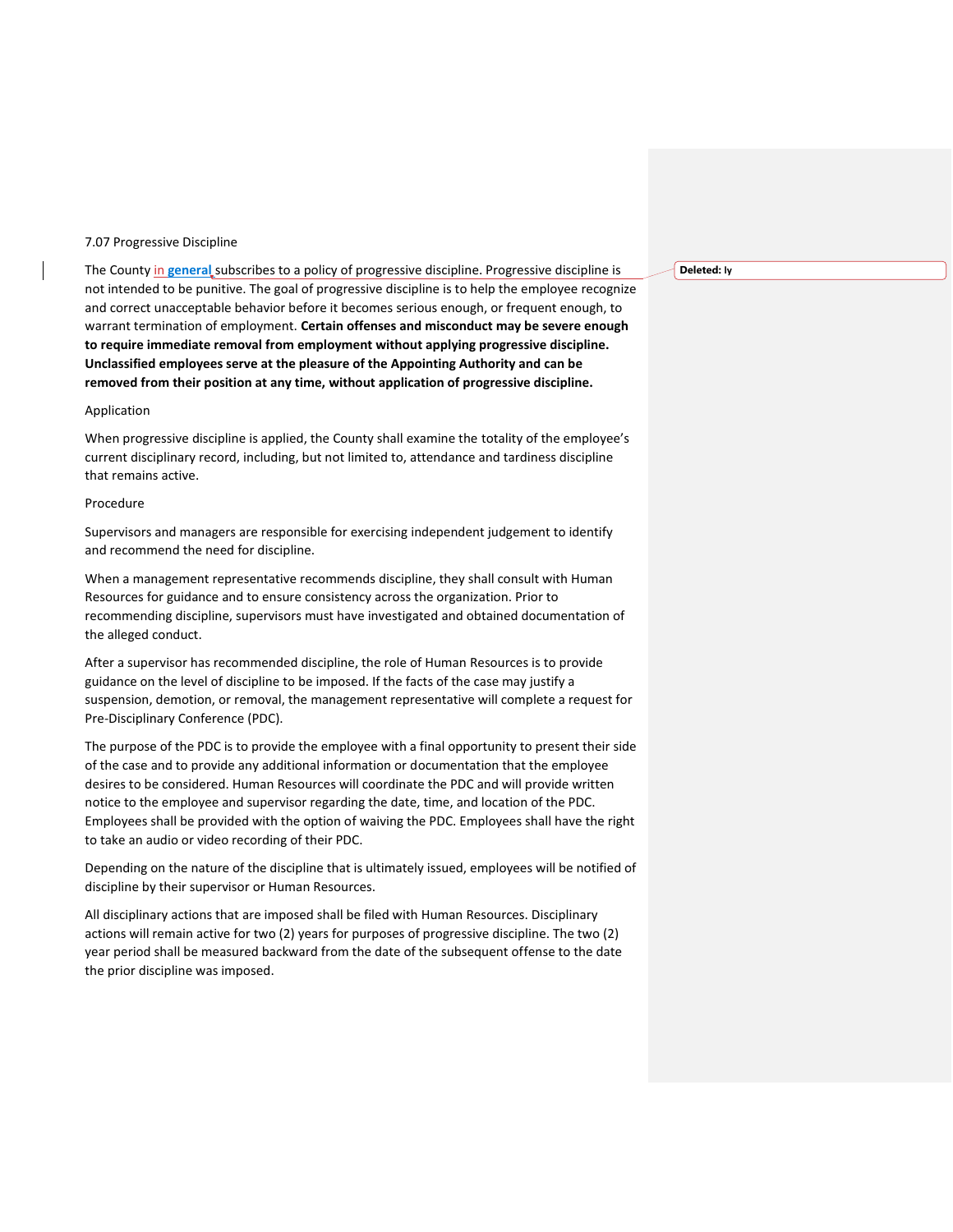• Verbal Reprimand: A verbal reprimand is an articulation of the problem by the supervisor to the employee. A verbal reprimand shall note the date and nature of the problem, as well as specifically state the employee is receiving a verbal reprimand.

• Written Reprimand: A written reprimand is formal, written notice by the supervisor to the employee that their conduct is inappropriate, what actions are necessary to correct the misconduct, and the consequences of continued misconduct.

• Working Suspension: A working suspension results when an employee is required to report to work to serve a suspension. An employee serving a working suspension shall be compensated at their regular rate of pay for hours worked. The working suspension shall be recorded in the employee's personnel file and has the same effect as a suspension for the purposes of progressive discipline.

• Suspension: A suspension is a forced, unpaid leave of absence from employment for one (1) or more days.

• Demotion: A demotion is a forced transfer of the employee from one classification or job to another classification or job in a lower pay grade.

• Removal: A removal is a forced separation of employment.

A record of any disciplinary action must be made using a form prescribed by Human Resources and will be placed in the employee's personnel file.

At the sole discretion of the Director of Human Resources or designee, an employee may be temporarily placed on paid administrative leave. This may be necessary because the employee's actions indicate that remaining on the job or returning to the job may be detrimental to the employee, co-workers, customers or the County. Employees who are placed on paid administrative leave shall be prepared to return to work each day and may be subject to other requirements determined by Human Resources.

# Prohibited Conduct

The County considers the following to be a non-exhaustive list of unsatisfactory conduct that may be considered grounds for progressive disciplinary action:

- Absence from duty without reasonable cause
- Absence without leave
- Being away from assigned work area without permission of supervisor
- Conduct that might endanger the safety of others
- Conduct unbecoming an employee of the County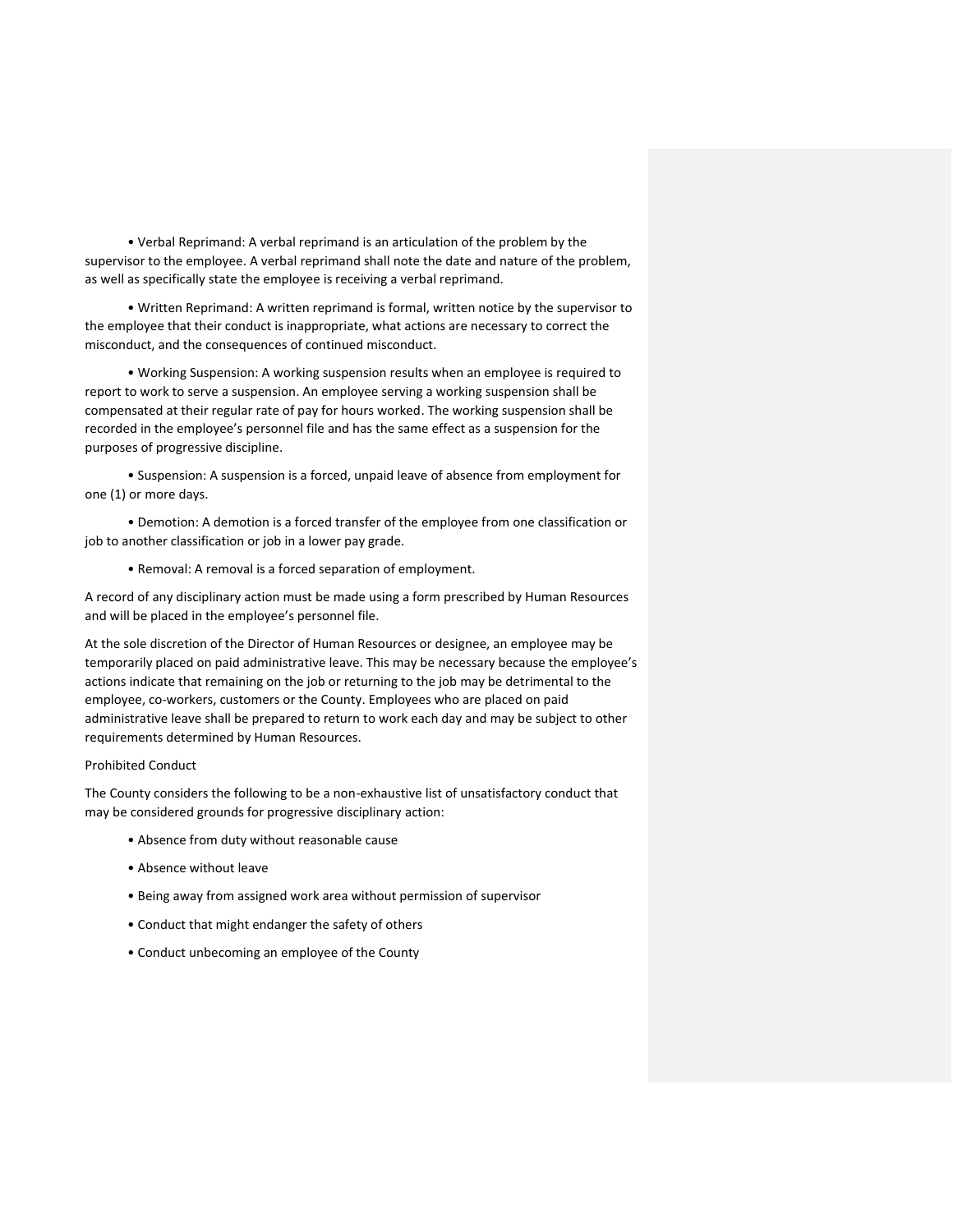• Creating a hostile, intimidating or offensive work environment based upon a protected characteristic

- Excessive absenteeism
- Excessive tardiness
- Failure to comply with safety regulations, procedures and/or guidelines
- Failure to cooperate in a workplace investigation
- Failure to follow call in procedures
- Failure to follow the orders of a supervisor
- Failure to properly report work status
- Failure to report known safety hazards
- Failure to wear required safety equipment
- Falsification
- Fighting
- Harassment, discrimination or retaliation against another
- Insubordination
- Intimidation or threats Cuyahoga County Employee Handbook 41
- Misfeasance, malfeasance or nonfeasance
- Neglect of duty
- Offensive language or conduct toward another
- Poor job performance
- Possession of weapons on County premises without authorization
- Reckless operation and/or misuse of County vehicles and equipment
- Reporting for or being on duty in an unfit condition to work
- Reporting to work under the influence of alcohol and/or drugs
- Sleeping while on duty
- Theft
- Use of or possession of alcohol and/or drugs on County property